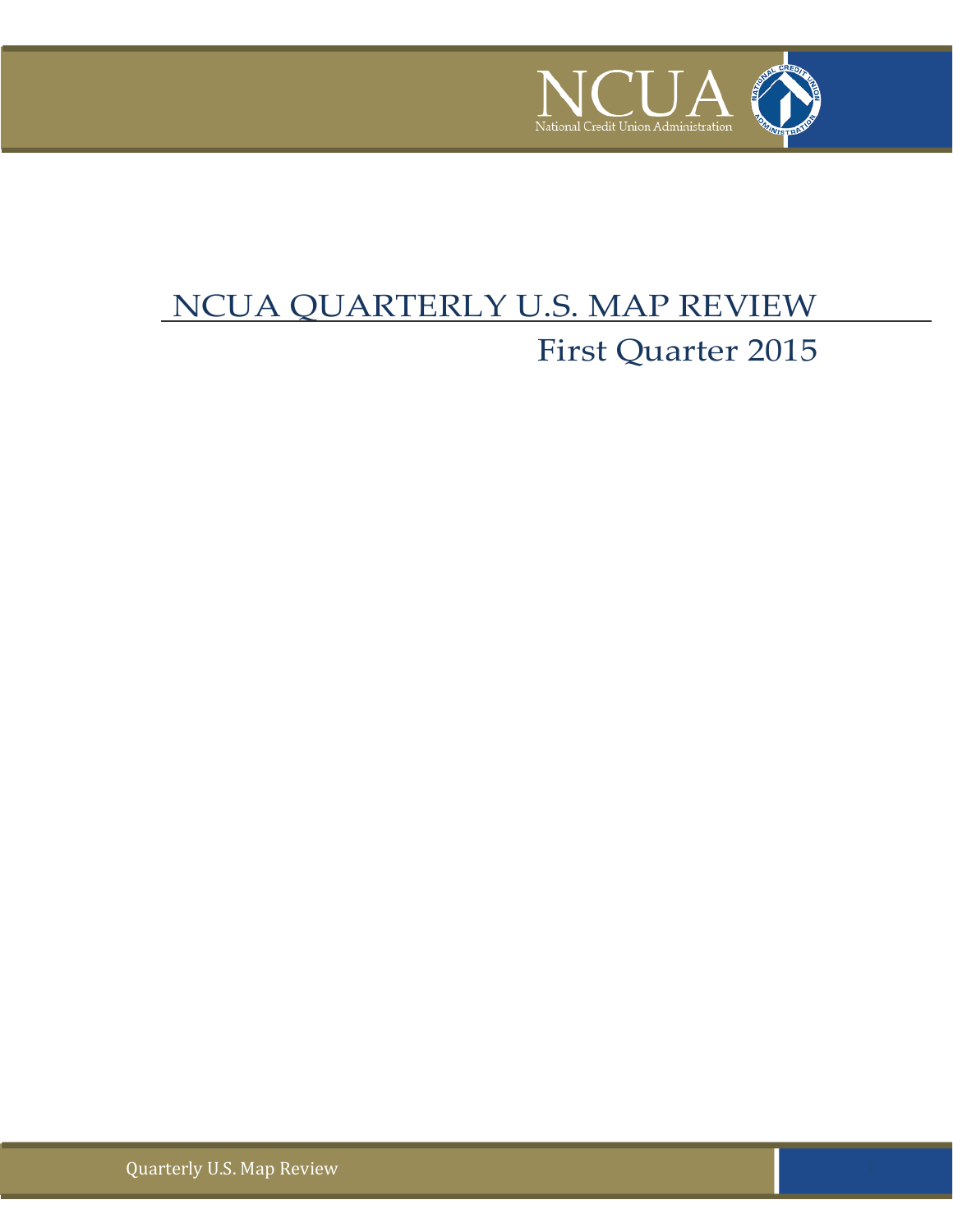### NCUA Quarterly U.S. Map Review ● First Quarter 2015

### Table of Contents

| 2015 First-Quarter Credit Union Indicators Summary Table  12 |
|--------------------------------------------------------------|
| 2015 First-Quarter Economic Indicators Summary Table 13      |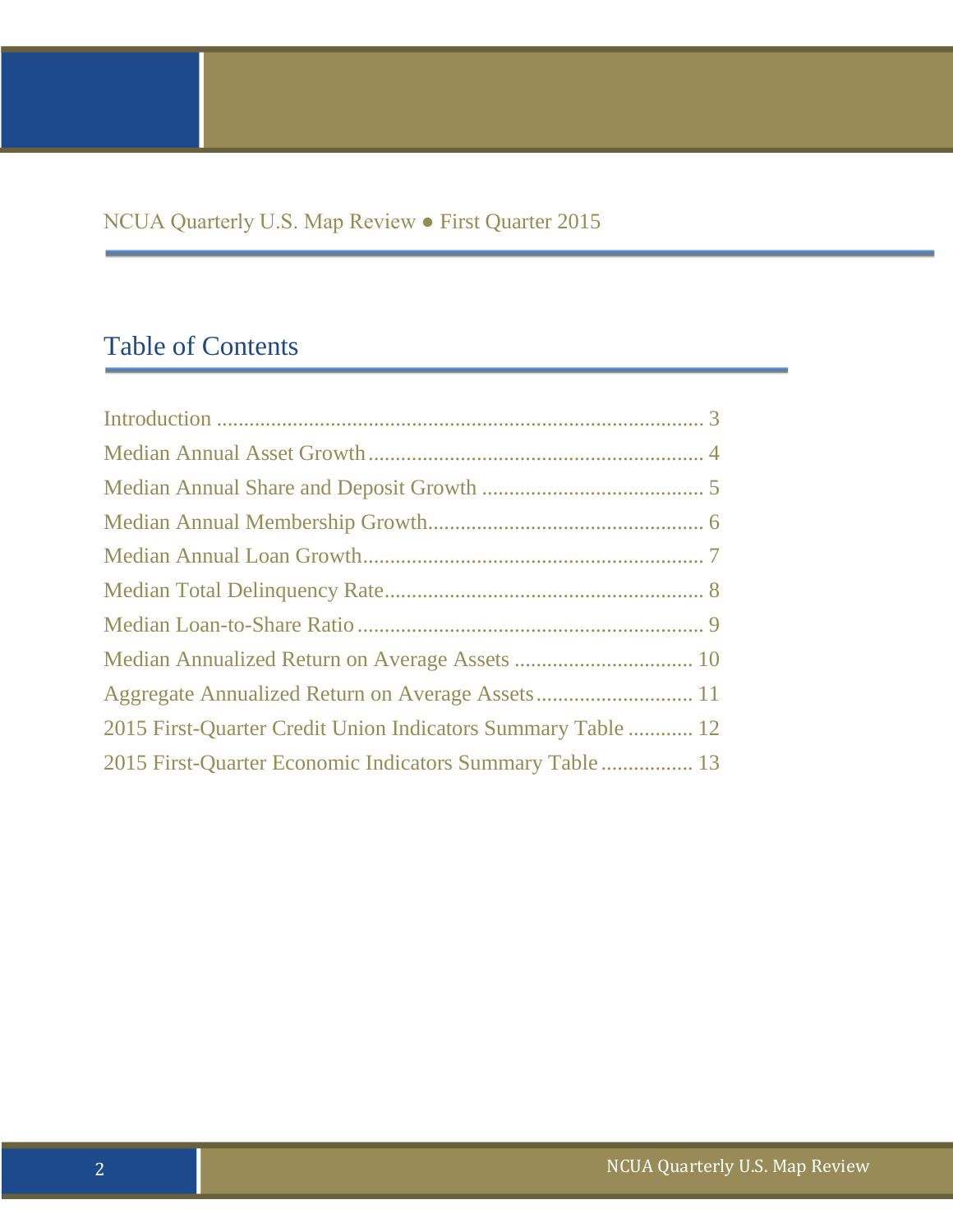

### <span id="page-2-0"></span>Introduction

The *NCUA Quarterly U.S. Map Review* for the first quarter of 2015 covers several key indicators of the financial health and viability of federally insured credit unions, including:<sup>[1](#page-2-1)</sup>

- Median four-quarter growth in assets,
- Median four-quarter growth in shares and deposits,
- Median four-quarter growth in members,
- Median four-quarter growth in loans,
- Median delinquent loans as a share of total loans,
- Median loans outstanding as a share of total shares and deposits,
- Median annualized year-to-date return on average assets, and
- Aggregate annualized year-to-date return on average assets.

Four-quarter growth is the growth from the end of the first quarter of 2014 through the first quarter of 2015. Most maps shown in this review display medians, or the  $50<sup>th</sup>$  percentile of the distribution of the variable. In other words, for a given metric, half of all credit unions had a value at or above the median, while the other half had a value that was lower or equal to the median. [2](#page-2-2)

In addition, the aggregate return on average assets is shown. The aggregate statistic is computed by summing net income and average assets across credit unions within each state and calculating the ratio. Aggregate statistics tend to be influenced by activity at large institutions.

Credit unions are included in their state of chartering or in their headquarters' state.

NCUA makes available information about the financial performance of federally insured credit unions at [http://researchcu.ncua.gov/Views/FindCreditUnions.aspx.](http://researchcu.ncua.gov/Views/FindCreditUnions.aspx) Through this link, you can locate information contained in an individual credit union's Call Report. You can also access a Financial Performance Report and summary documents about a credit union's performance.

For comments or suggestions about the *NCUA Quarterly U.S. Map Review*, please send an email to [ocemail@ncua.gov.](mailto:ocemail@ncua.gov)

i<br>I

<span id="page-2-1"></span><sup>&</sup>lt;sup>1</sup> Overseas territories—Guam, Puerto Rico and the Virgin Islands—are included in the summary indicators tables but are not represented on the maps or in the text. The report treats the District of Columbia as a state for comparison and discussion purposes.

<span id="page-2-2"></span><sup>2</sup> Technically, by construction of the median, there can be several credit unions "tied" at the median value.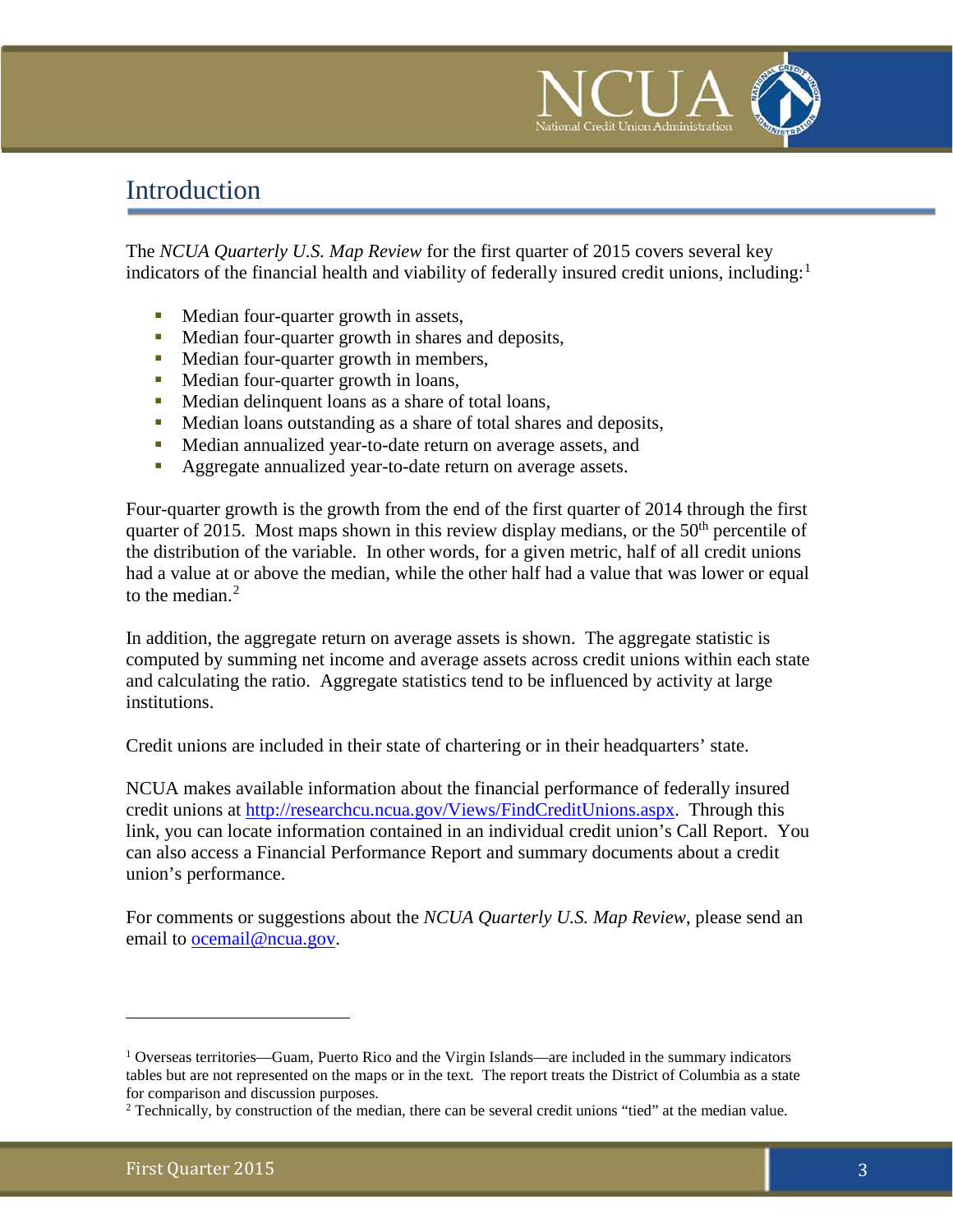#### <span id="page-3-0"></span>Median Annual Asset Growth



- Nationally, the median asset growth rate over the year ending in the first quarter of 2015 was 1.8 percent. In other words, assets grew at least 1.8 percent at half of all federally insured credit unions and at most 1.8 percent at each of the remaining credit unions. In the year ending in the first quarter of 2014, the median growth rate in assets was 1.5 percent.
- Over the year ending in the first quarter of 2015, the median asset growth rate was highest in Alaska (5.6 percent) and Idaho (4.8 percent).
- <span id="page-3-1"></span>• Median asset growth was negative in New Jersey (-0.6 percent) and the District of Columbia (-0.2 percent). In both cases, at least half of credit unions had fewer assets in the first quarter of 2015 than they had a year earlier.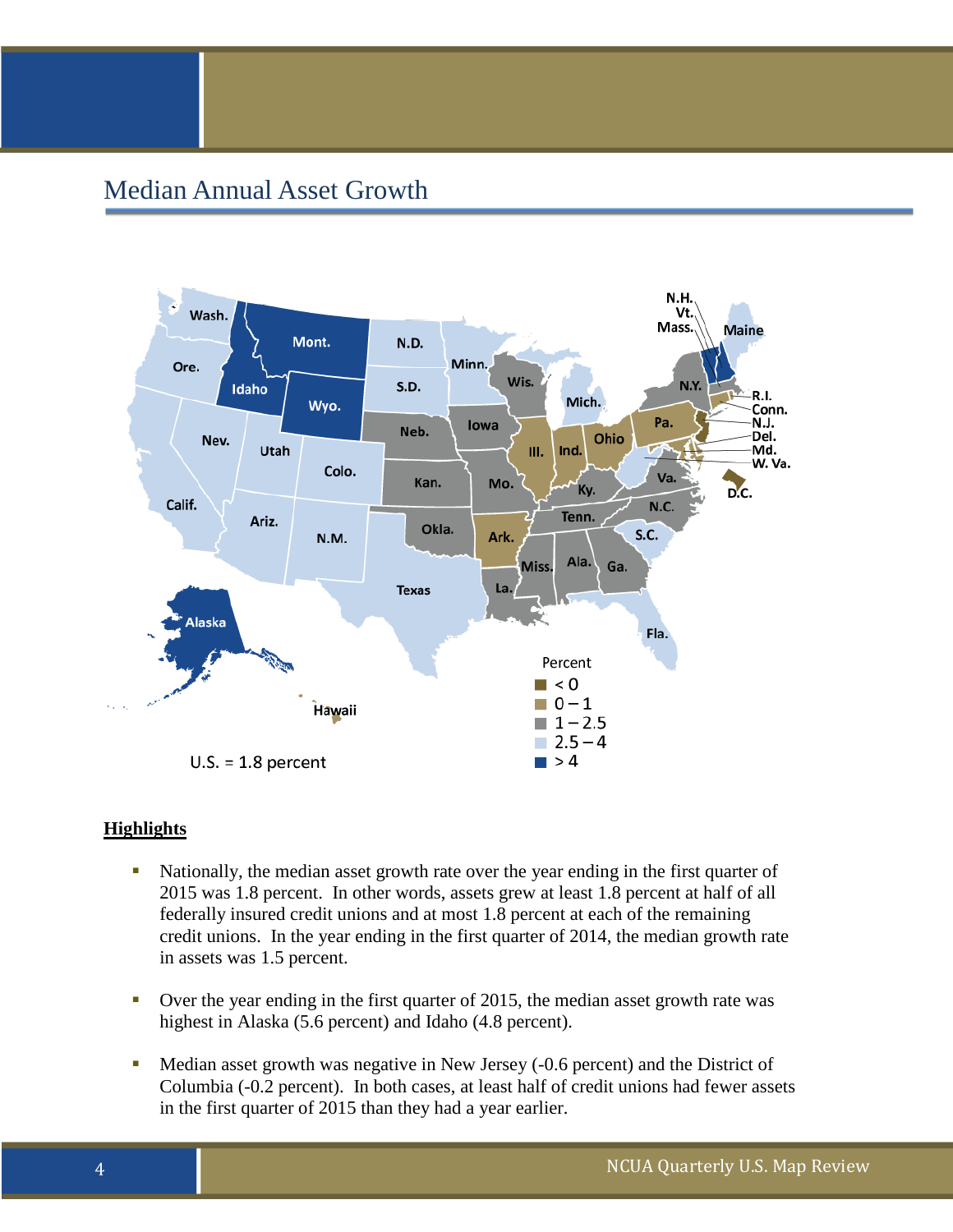

### Median Annual Share and Deposit Growth



- Nationally, the median growth rate in shares and deposits over the year ending in the first quarter of 2015 was 1.6 percent. In the year ending in the first quarter of 2014, the median growth rate in shares and deposits was 1.5 percent.
- Over the year ending in the first quarter of 2015, the median growth rate in shares and deposits was highest in Alaska (5.4 percent) and Montana (4.9 percent).
- The median growth rate in shares and deposits was negative in New Jersey (-1.0) percent), Delaware (-0.4 percent) and Ohio (-0.1 percent). At the median, shares and deposits were essentially unchanged from a year ago in Pennsylvania and the District of Columbia.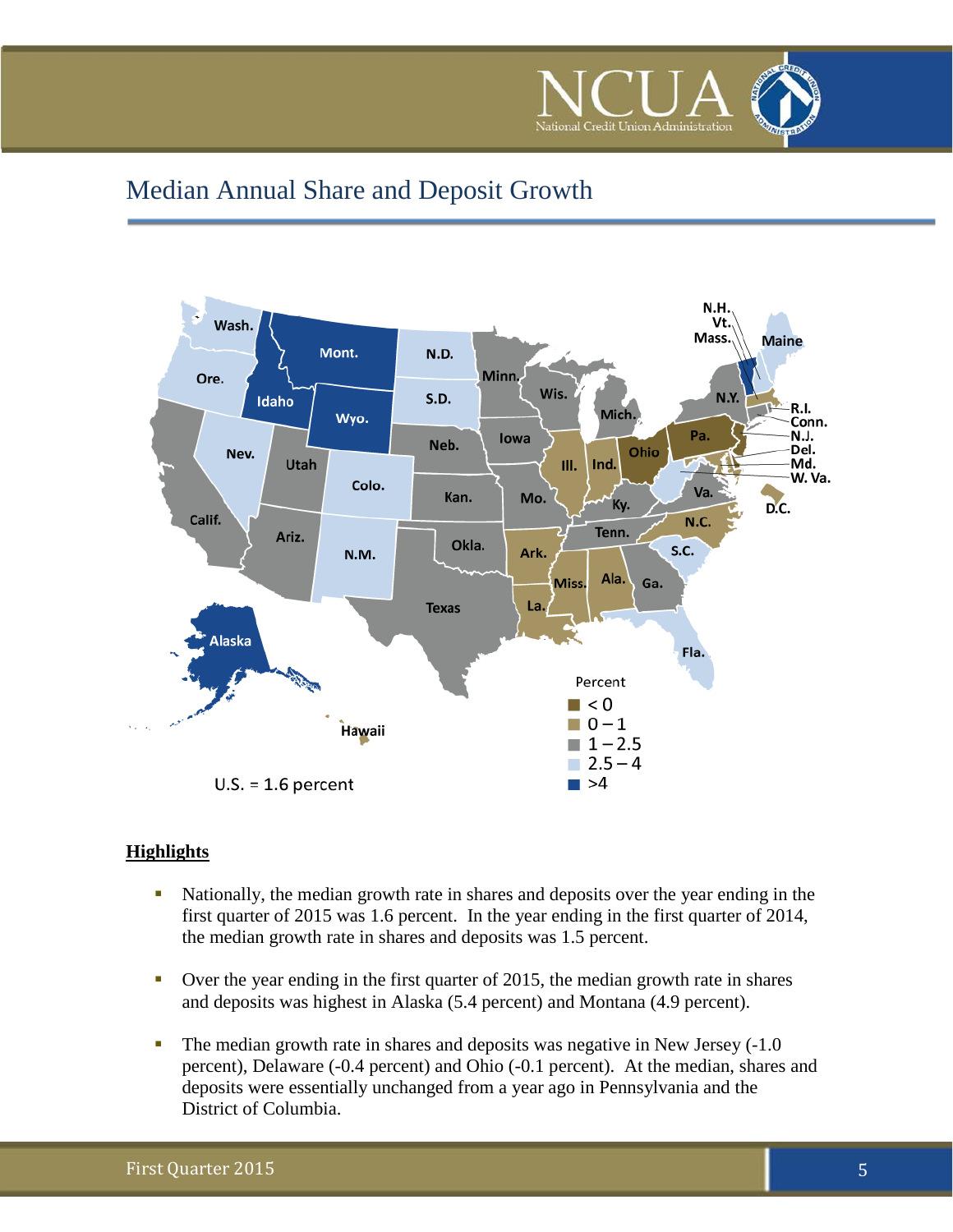#### <span id="page-5-0"></span>Median Annual Membership Growth



- While overall membership in federally insured credit unions continued to grow in the year ending in the first quarter of 2015, the median growth rate was -0.4 percent, essentially unchanged from a year ago. Overall, 53 percent of federally insured credit unions had fewer members at the end of the first quarter of 2015 than a year earlier. Credit unions with falling membership tend to be small; about 75 percent had less than \$50 million in assets.
- Over the year ending in the first quarter of 2015, Alaska had the highest median membership growth rate (3.1 percent), followed by Idaho (1.9 percent).
- In 23 states, the median membership growth rate for federally insured credit unions was negative. The median membership growth rate was lowest in Virginia and Pennsylvania (both -1.9 percent).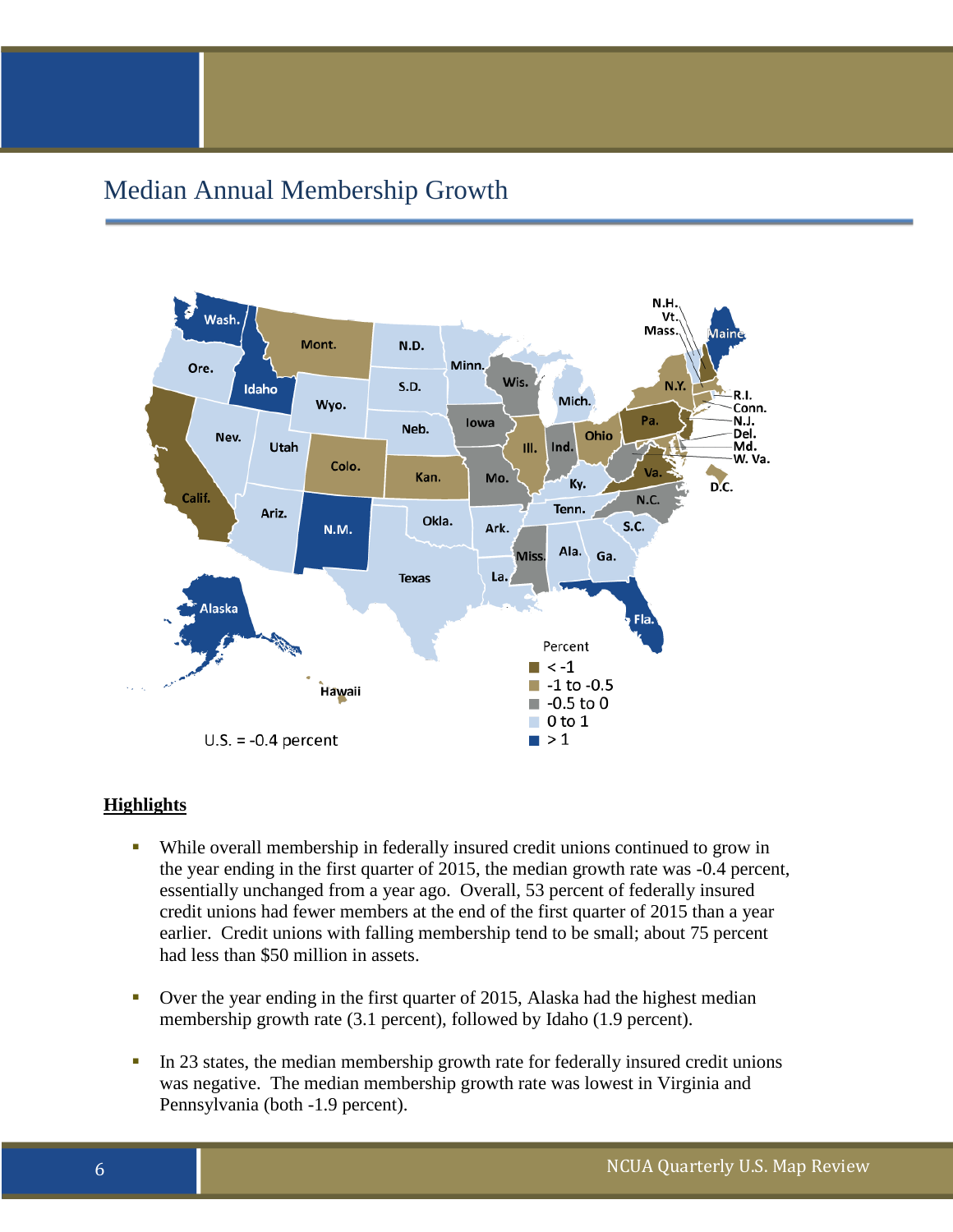

### <span id="page-6-0"></span>Median Annual Loan Growth



- Nationally, the median growth rate in loans outstanding was 4.0 percent during the year ending in the first quarter of 2015. During the previous year, the median loan growth rate was 2.7 percent nationally.
- The highest median growth rate in loans outstanding was in Idaho (13.4 percent), followed by Arizona (9.6 percent).
- There were no states in which median loan growth was zero or negative over the year ending in the first quarter of 2015. At the median, loan growth was slowest in Arkansas (0.5 percent).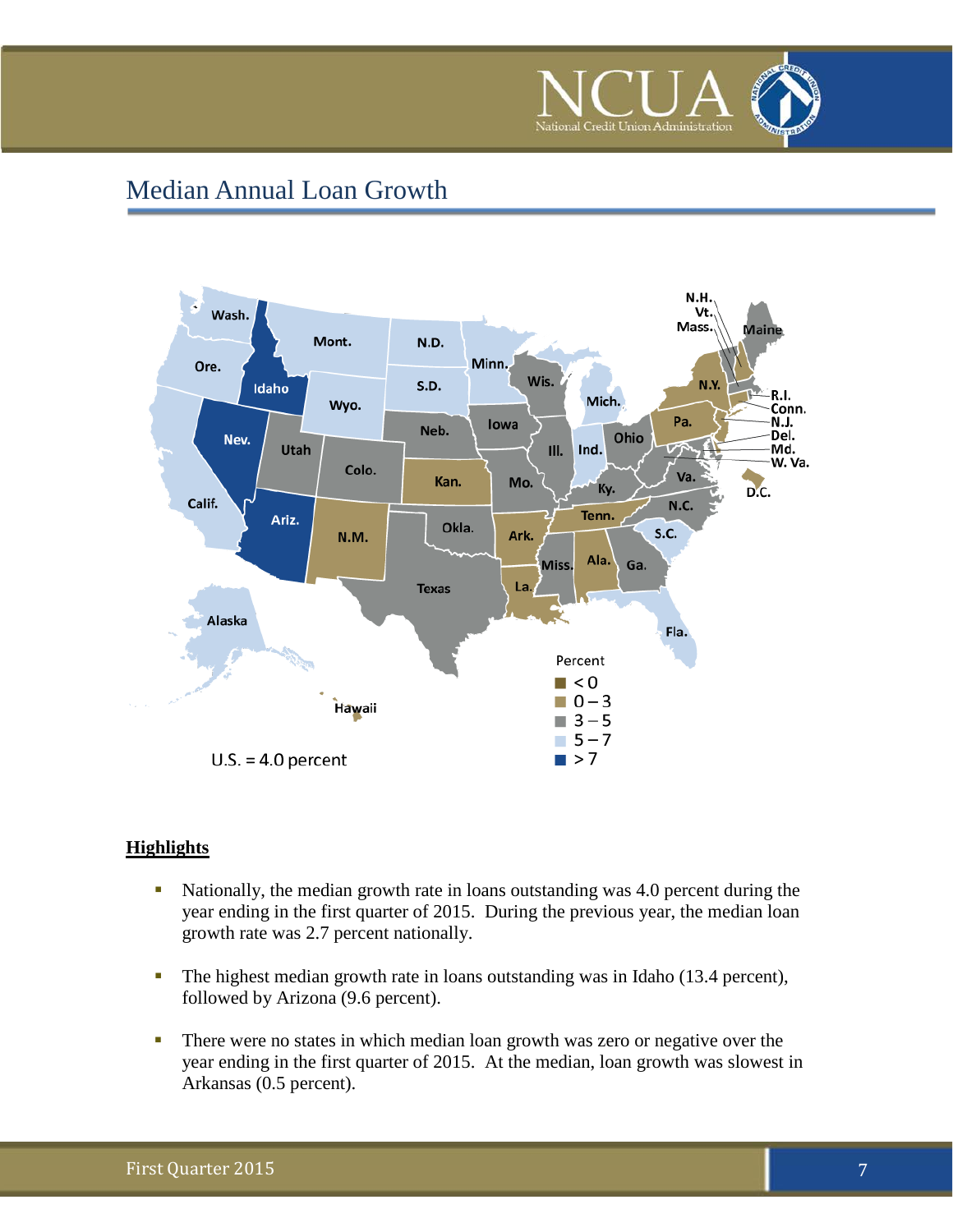### <span id="page-7-0"></span>Median Total Delinquency Rate



- At the end of the first quarter of 2015, the median total delinquency rate among federally insured credit unions was 0.7 percent. The median delinquency rate at the end of the first quarter of 2014 was 0.8 percent.
- The median delinquency rate was highest in the District of Columbia (1.6 percent), followed by New Jersey (1.4 percent).
- North Dakota and New Hampshire (both 0.2 percent) had the lowest median delinquency rates at the end of the first quarter of 2015.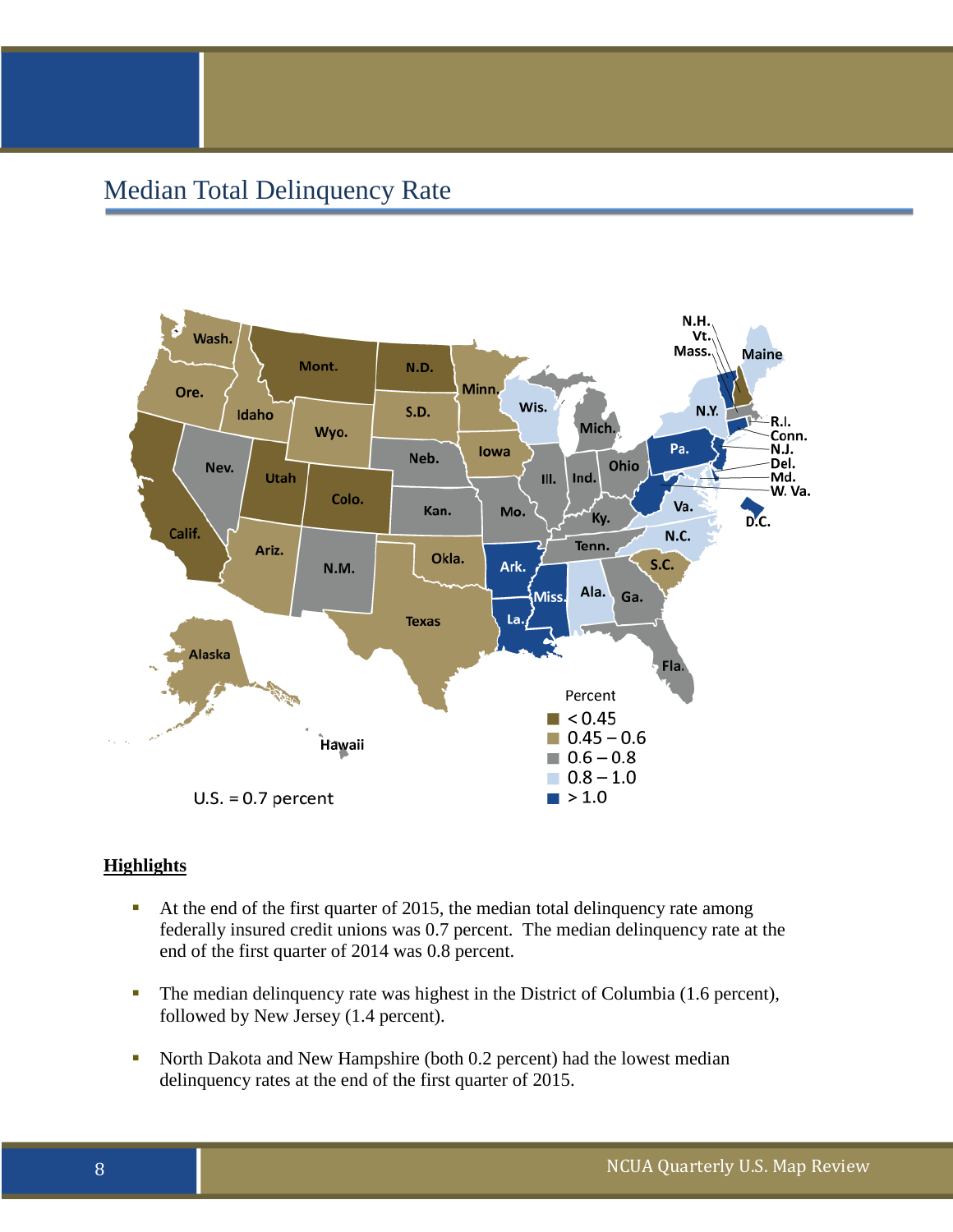

### <span id="page-8-0"></span>Median Loan-to-Share Ratio



- Nationally, the median ratio of total loans outstanding to total shares and deposits (the loan-to-share ratio) was 59 percent at the end of the first quarter of 2015. At the end of the first quarter of 2014, the median loan-to-share ratio was 57 percent.
- The median loan-to-share ratio was highest in Idaho (86 percent), followed by Wisconsin and Maine (78 percent in both states).
- The median loan-to-share ratio was lowest in Hawaii and Delaware (41 percent in both states).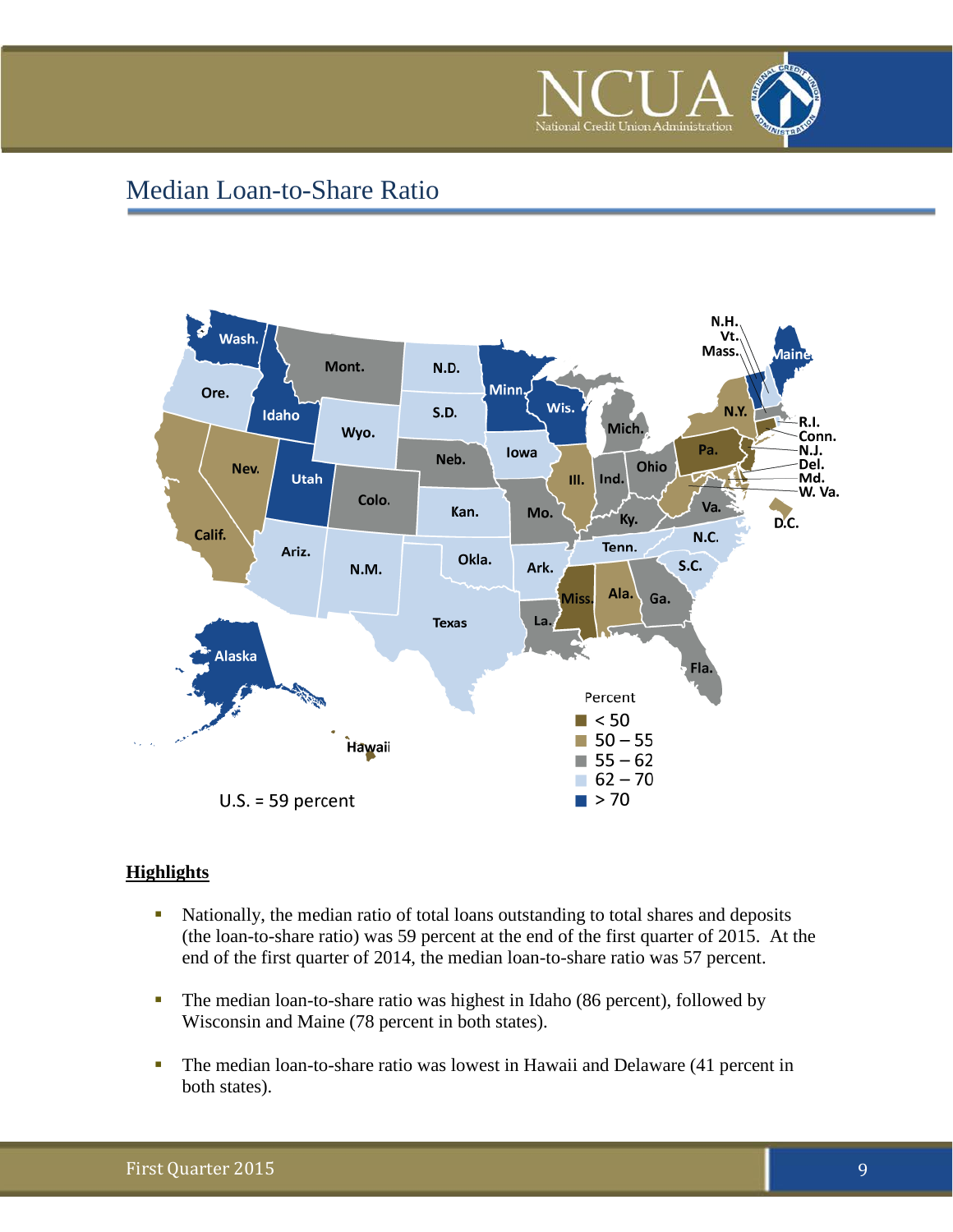#### <span id="page-9-0"></span>Median Annualized Return on Average Assets



- Nationally, the median return on average assets at federally insured credit unions was 31 basis points (annualized) during the first quarter of 2015. The median return on average assets was 27 basis points during the first quarter of 2014.
- Nationally, 76 percent of all federally insured credit unions had positive earnings during the quarter. At least half of credit unions in each state had positive earnings during the first quarter of 2015.
- North Dakota (78 basis points) and Nevada (73 basis points) had the highest median returns on average assets during the first quarter of 2015.
- Connecticut (6 basis points) had the lowest median return on average assets of any state, followed by New Jersey (16 basis points).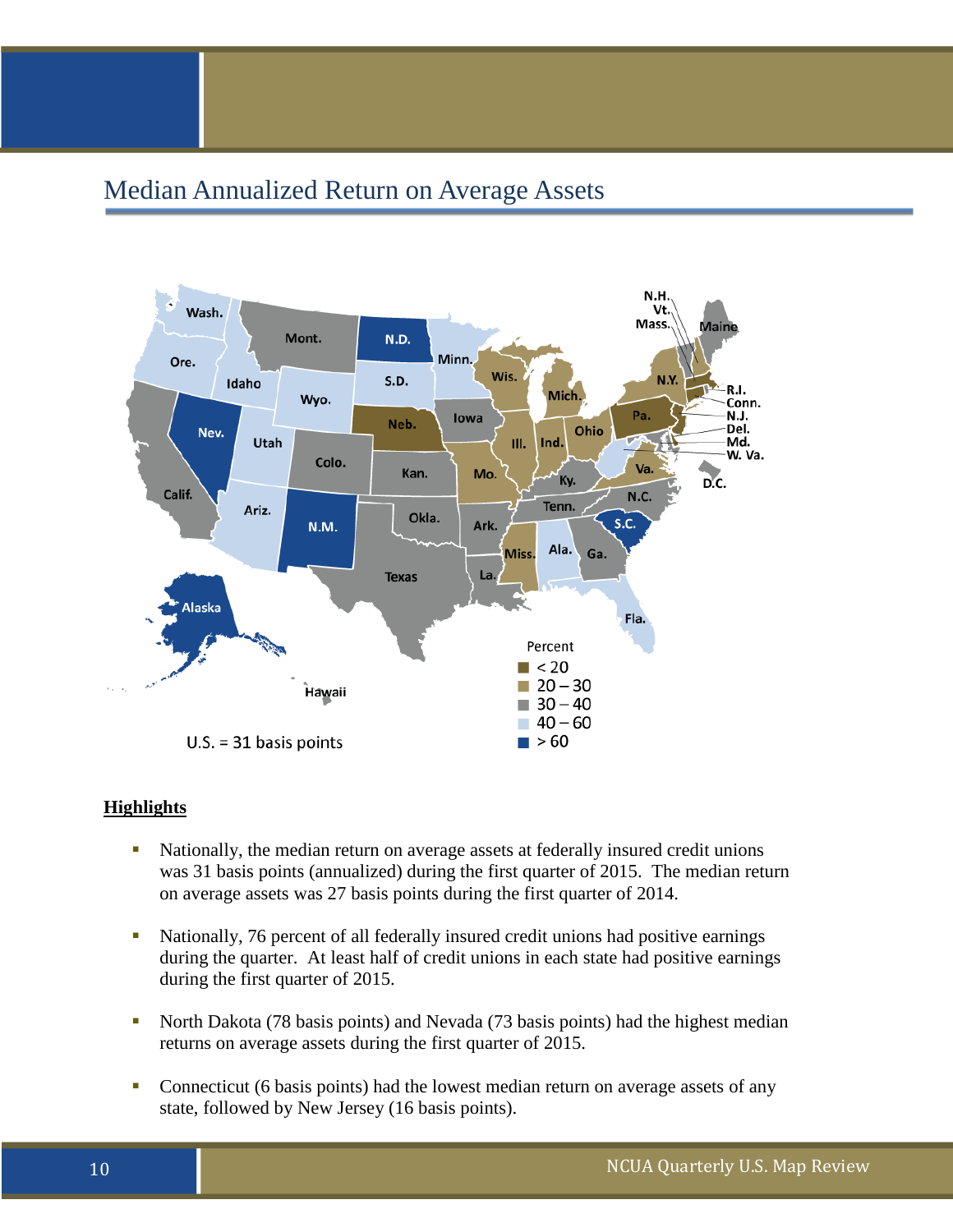

### <span id="page-10-0"></span>Aggregate Annualized Return on Average Assets



- Nationally, the aggregate return on average assets across all federally insured credit unions was 78 basis points (annualized) during the first quarter of 2015, matching the aggregate return on average assets during the first quarter of 2014.
- The aggregate return on average assets was positive in each state during the first quarter of 2015.
- In the aggregate, the return on average assets was highest in Utah (136 basis points), well above the next-highest states, Iowa and Washington (both 103 basis points).
- The aggregate return on average assets was lowest in New Jersey (23 basis points) and Connecticut (29 basis points).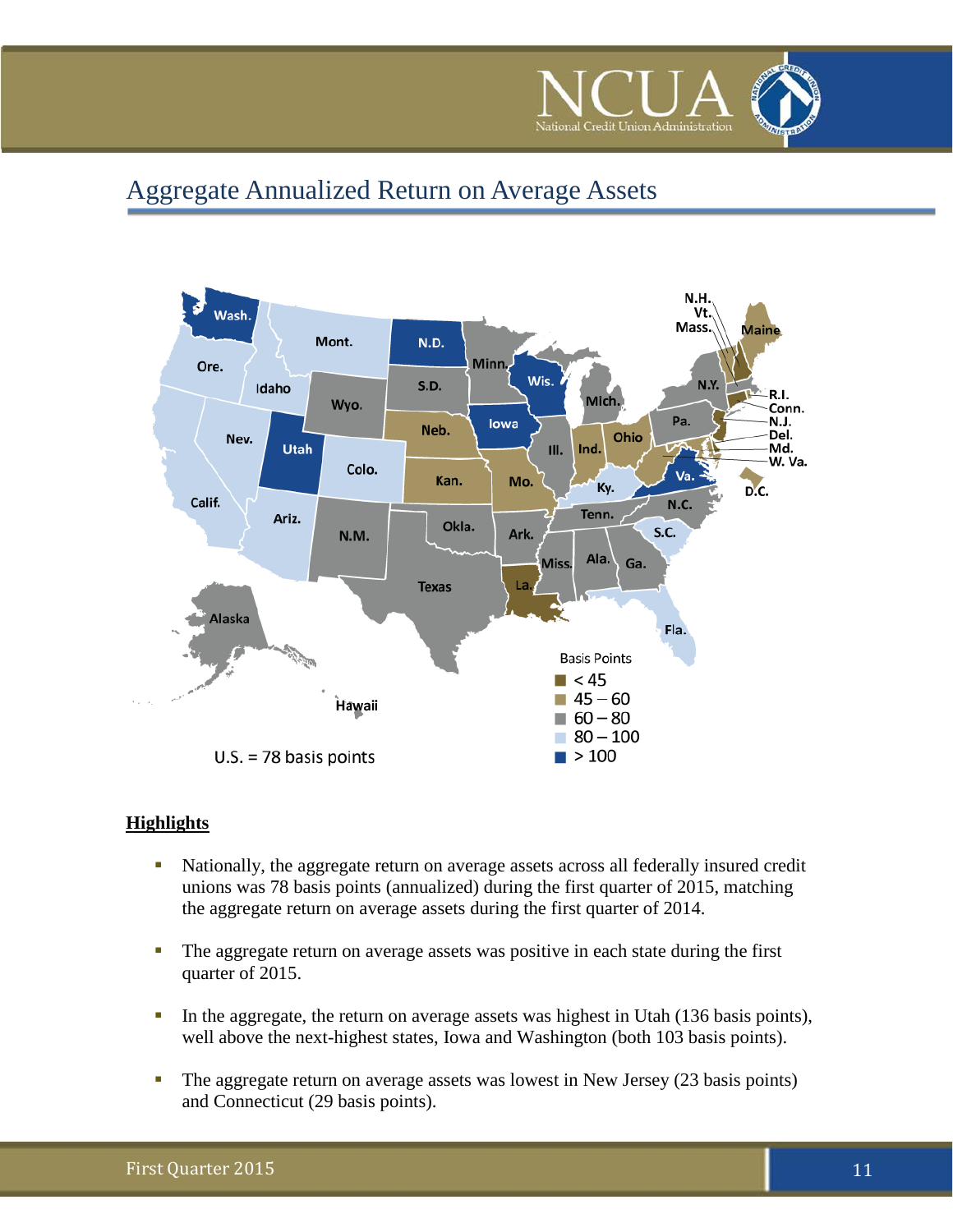# <span id="page-11-0"></span>2015 First-Quarter Credit Union Indicators Summary Table

| State/<br>Territory        | Median Y/Y Asset<br>Growth (%) |                | Growth (%)    |                | Median Y/Y Deposit   Median Y/Y Member<br>Growth (%) |                      | Median Y/Y Loan<br>Growth (%) |                  | Median Total<br>Delinquency Rate (%) |              | Median Loan to Share<br>Ratio (%) |                  | Median Annualized<br>YTD ROAA (bps) |                | Aggregate Annualized<br>YTD ROAA (bps) |                   |
|----------------------------|--------------------------------|----------------|---------------|----------------|------------------------------------------------------|----------------------|-------------------------------|------------------|--------------------------------------|--------------|-----------------------------------|------------------|-------------------------------------|----------------|----------------------------------------|-------------------|
|                            | Level                          | Rank           | Level         | Rank           | Level                                                | Rank                 | Level                         | Rank             | Level                                | Rank         | Level                             | Rank             | Level                               | Rank           | Level                                  | Rank              |
| $\boldsymbol{\mathrm{US}}$ | 1.8                            | ۰.             | 1.6           | ۰.             | $-0.4$                                               | ۰.                   | 4.0                           | ۰.               | 0.7                                  | ۰.           | 59                                |                  | 31                                  | ۰.             | 78                                     | ۰.                |
| AK                         | 5.6                            | $\mathbf{1}$   | 5.4           | $\overline{c}$ | 3.1                                                  | $\sqrt{2}$           | 6.8                           | $\sqrt{5}$       | 0.6                                  | 15           | $75\,$                            | 6                | 62                                  | 6              | 65                                     | 32                |
| AL                         | 1.2                            | 38             | 0.8           | 42             | 0.2                                                  | 22                   | 2.8                           | 42               | 0.8                                  | 37           | 55                                | 41               | 46                                  | 12             | 67                                     | 30                |
| AR                         | 0.6                            | 47             | 0.6           | 43             | 0.2                                                  | 20                   | 0.5                           | 54<br>3          | 1.1                                  | 49           | 68                                | 13               | 35                                  | 31             | 75                                     | $22\,$            |
| AZ<br>CA                   | 2.8<br>2.6                     | 20<br>24       | 2.1<br>2.4    | 27<br>23       | 0.8<br>$-1.0$                                        | $\,8\,$<br>50        | 9.6<br>5.6                    | 14               | 0.5<br>0.4                           | 10<br>6      | 68<br>53                          | 11<br>46         | 44<br>33                            | 14<br>33       | 85<br>82                               | 12<br>15          |
| CO                         | 3.1                            | 15             | 3.3           | 10             | $-0.8$                                               | 44                   | 3.4                           | 35               | 0.4                                  | 4            | 60                                | 29               | 40                                  | 20             | 96                                     | 9                 |
| ${\cal C}{\cal T}$         | 0.8                            | 44             | 1.1           | 38             | $-0.9$                                               | $48\,$               | 1.5                           | 49               | 1.0                                  | 46           | 49                                | 49               | 6                                   | 54             | 29                                     | 53                |
| $\rm DE$                   | 0.1                            | 51             | $-0.4$        | 52             | 0.0                                                  | $30\,$               | 1.1                           | 50               | 1.1                                  | 50           | 41                                | 53               | 20                                  | 49             | 42                                     | 51                |
| FL                         | 3.3                            | 14             | 3.0           | 14             | 1.3                                                  | 6                    | 6.4                           | $\overline{9}$   | 0.7                                  | 25           | 58                                | 36               | 43                                  | 15             | 84                                     | 13                |
| GA                         | 1.8                            | 34             | 2.0           | 29             | 0.7                                                  | 9                    | 3.6                           | 33               | 0.8                                  | 30           | 60                                | 30               | 36                                  | 30             | 75                                     | 21                |
| H                          | 0.9                            | 43             | 0.5           | 44             | $-0.6$                                               | 39                   | 1.1                           | 51               | 0.8                                  | 34           | 41                                | 54               | 32                                  | 34             | 68                                     | 29                |
| IA                         | 2.2                            | 27             | 1.9           | 30             | $-0.4$                                               | 37                   | 4.7                           | 22               | 0.6                                  | 16           | 64                                | 20               | 38                                  | 24             | 103                                    | $\sqrt{2}$        |
| $\rm I\!D$                 | 4.8                            | $\overline{3}$ | 4.6           | $\overline{4}$ | 1.9                                                  | $\mathfrak{Z}$       | 13.4                          | $\mathbf{1}$     | 0.5                                  | 11           | 86                                | $\mathbf{1}$     | 59                                  | $\overline{7}$ | 92                                     | $10\,$            |
| IL                         | 0.6                            | 48             | 0.3           | 47             | $-1.0$                                               | 49                   | 3.4                           | 34               | 0.7                                  | 27           | 52                                | 48               | 28                                  | 42             | 71                                     | 25                |
| ${\rm IN}$                 | 0.8                            | 45             | 0.5           | 45             | $-0.4$                                               | 38                   | 5.7                           | 13               | 0.8                                  | 32           | 61                                | 28               | 29                                  | 40             | 55                                     | 42                |
| KS                         | 1.9                            | 31             | 2.1           | 25             | $-0.7$                                               | 42                   | 2.9                           | 41               | 0.7                                  | 28           | 64                                | 22               | 32                                  | 35             | 55                                     | 40                |
| KY<br>LA                   | 1.8<br>1.1                     | 35<br>40       | 1.8<br>1.0    | 32<br>39       | 0.3<br>0.1                                           | $17\,$<br>24         | 4.5<br>2.7                    | 25<br>43         | 0.6<br>1.1                           | 22<br>48     | 60<br>59                          | 31<br>33         | 34<br>31                            | 32<br>36       | $\bf 84$<br>43                         | 14<br>50          |
| MA                         | 1.1                            | 39             | 0.9           | 41             | $-0.7$                                               | 41                   | 3.3                           | 37               | 0.7                                  | 26           | 59                                | 32               | 19                                  | 52             | 62                                     | 35                |
| MD                         | 0.6                            | 46             | 0.1           | 48             | $-0.9$                                               | 46                   | 3.7                           | 32               | 0.8                                  | 38           | 53                                | 44               | 39                                  | 22             | 55                                     | 43                |
| ME                         | 3.6                            | 11             | 2.9           | 16             | 1.2                                                  | $\boldsymbol{7}$     | 4.5                           | 24               | 0.8                                  | 40           | $78\,$                            | $\overline{4}$   | 36                                  | 27             | 54                                     | $45\,$            |
| MI                         | 2.7                            | 22             | 2.4           | 22             | 0.1                                                  | 27                   | 5.0                           | 17               | 0.7                                  | 29           | 56                                | 40               | 30                                  | 38             | 75                                     | 23                |
| MN                         | 3.0                            | 16             | 2.4           | 24             | 0.2                                                  | 21                   | 5.3                           | 16               | 0.5                                  | 9            | $70\,$                            | $\overline{9}$   | 43                                  | 17             | 77                                     | $20\,$            |
| MO                         | 1.9                            | 33             | 1.2           | 36             | $-0.3$                                               | 36                   | 4.7                           | 21               | 0.6                                  | 24           | 62                                | 27               | 24                                  | 45             | 55                                     | $41\,$            |
| MS                         | 1.2                            | 37             | 0.9           | 40             | $-0.1$                                               | 33                   | 3.3                           | 36               | 1.0                                  | 45           | 49                                | 50               | 28                                  | 41             | 69                                     | $28\,$            |
| MT                         | 4.3                            | 6              | 4.9           | $\mathfrak{Z}$ | $-0.9$                                               | 47                   | 6.4                           | 10               | 0.4                                  | 5            | 59                                | 35               | 39                                  | 21             | 81                                     | 16                |
| ${\rm NC}$                 | 1.0                            | 41             | 0.4           | 46             | $-0.2$                                               | 34                   | 3.1                           | 38               | 0.9                                  | 41           | 64                                | 19               | 31                                  | 37             | 63                                     | 34                |
| ND                         | 3.5                            | 12             | 3.7           | 9              | 0.4                                                  | 15                   | 5.5                           | 15               | 0.2                                  | $\mathbf{1}$ | 65                                | 18               | 78                                  | $\mathbf{1}$   | 101                                    | $\sqrt{5}$        |
| $\rm NE$                   | 2.1                            | 28             | 1.7           | 33             | 0.1                                                  | 29                   | 4.2                           | 28               | 0.6                                  | 23           | 57                                | 38               | 19                                  | 50             | 54                                     | $44\,$            |
| NH                         | 4.6                            | $\overline{4}$ | 3.9           | $\,$ 8 $\,$    | $-1.0$                                               | 51                   | 2.5                           | 45               | 0.2                                  | $\sqrt{2}$   | 69                                | 10               | 23                                  | 46             | 44                                     | 49                |
| NJ<br>NM                   | $-0.6$<br>3.4                  | 53<br>13       | $-1.0$<br>3.0 | 53<br>15       | $-1.7$<br>1.7                                        | 52<br>$\overline{4}$ | 1.9<br>2.2                    | 47<br>46         | 1.4<br>0.6                           | 53<br>21     | 46<br>68                          | 52<br>12         | 16<br>66                            | 53<br>4        | 23<br>72                               | 54<br>24          |
| NV                         | 3.7                            | $10\,$         | 3.2           | 11             | 0.7                                                  | 11                   | 8.2                           | $\overline{4}$   | 0.8                                  | 31           | 54                                | 43               | 73                                  | $\mathfrak{Z}$ | 98                                     | $7\phantom{.0}$   |
| NY                         | 2.0                            | 30             | 1.8           | 31             | $-0.7$                                               | 43                   | 2.6                           | 44               | 1.0                                  | 42           | 54                                | 42               | 25                                  | 44             | 67                                     | 31                |
| OH                         | 0.2                            | 49             | $-0.1$        | 51             | $-0.9$                                               | $45\,$               | 4.1                           | 29               | 0.8                                  | 33           | 59                                | 34               | 23                                  | $47\,$         | 60                                     | 38                |
| OK                         | 1.9                            | 32             | 1.4           | 34             | 0.4                                                  | 16                   | 5.0                           | 18               | 0.6                                  | 18           | 62                                | 26               | 38                                  | 23             | 71                                     | $26\,$            |
| ${\sf OR}$                 | 2.9                            | 18             | 2.8           | 17             | 0.6                                                  | 13                   | 5.8                           | 12               | 0.5                                  | 12           | 67                                | 15               | 51                                  | 11             | 98                                     | $\,8\,$           |
| PA                         | 0.2                            | 50             | 0.0           | 50             | $-1.9$                                               | 53                   | 0.8                           | 53               | 1.0                                  | 43           | 48                                | 51               | 19                                  | 51             | 62                                     | 36                |
| $\mathbf{R}\mathbf{I}$     | 0.9                            | 42             | 1.2           | 37             | 0.1                                                  | $26\,$               | 4.6                           | 23               | 0.6                                  | 20           | 67                                | 16               | 40                                  | 19             | $50\,$                                 | $47\,$            |
| SC                         | 2.5                            | 25             | 2.7           | 19             | 0.2                                                  | $23\,$               | 6.4                           | $\,8\,$          | 0.6                                  | 17           | 64                                | 21               | 66                                  | 5              | $87\,$                                 | 11                |
| ${\rm SD}$                 | 3.9                            | $\,$ 8 $\,$    | 3.1           | 13             | 0.7                                                  | $10\,$               | 6.4                           | $\boldsymbol{7}$ | 0.5                                  | 8            | 67                                | 14               | 52                                  | 10             | 64                                     | 33                |
| <b>TN</b>                  | 2.0                            | 29             | 2.0           | 28             | 0.1                                                  | $28\,$               | 2.9                           | 40               | $0.6\,$                              | 19           | 63                                | 25               | 36                                  | 26             | 77                                     | 19                |
| TX                         | 2.7                            | 23             | 2.4           | 21             | 0.3                                                  | 19                   | 4.8                           | 20               | 0.6                                  | 14           | 64                                | 24<br>$\tau$     | 36                                  | 29             | 79                                     | $1\,8$            |
| UT<br>VA                   | 2.9<br>1.3                     | 17<br>36       | 2.1<br>1.3    | 26<br>35       | 0.1<br>$-1.9$                                        | 25<br>54             | 4.8<br>4.3                    | 19<br>27         | 0.4<br>$\rm 0.8$                     | 3<br>39      | 75<br>58                          | 37               | 56<br>26                            | 8<br>43        | 136<br>102                             | $\mathbf{1}$<br>4 |
| VT                         | 4.3                            | $\tau$         | 4.0           | 6              | 0.7                                                  | 12                   | 3.9                           | 31               | 1.2                                  | 51           | 77                                | 5                | 36                                  | 28             | 51                                     | 46                |
| WA                         | 3.8                            | 9              | 3.9           | $\tau$         | 1.5                                                  | $\sqrt{5}$           | 6.7                           | 6                | 0.5                                  | $\tau$       | 70                                | $\,8\,$          | 46                                  | 13             | 103                                    | 3                 |
| WI                         | 2.4                            | 26             | 2.5           | 20             | $-0.1$                                               | 31                   | 4.0                           | 30               | 0.8                                  | 36           | 78                                | 3                | 29                                  | 39             | 100                                    | 6                 |
| WV                         | 2.7                            | 21             | 2.7           | 18             | $-0.1$                                               | 32                   | 3.1                           | 39               | 1.1                                  | 47           | 52                                | 47               | 43                                  | 16             | 47                                     | 48                |
| WY                         | 4.4                            | 5              | 4.1           | 5              | 0.3                                                  | 18                   | 6.0                           | 11               | 0.5                                  | 13           | 66                                | 17               | 41                                  | 18             | 79                                     | 17                |
| $_{\mathrm{DC}}$           | $-0.2$                         | 52             | 0.0           | 49             | $-0.6$                                               | 40                   | 1.0                           | 52               | 1.6                                  | 54           | 53                                | 45               | 37                                  | 25             | 57                                     | 39                |
| ${\rm GU}$                 | 2.8                            | 19             | 3.1           | 12             | 6.1                                                  | $\mathbf{1}$         | 13.0                          | $\overline{c}$   | 1.3                                  | 52           | 85                                | $\boldsymbol{2}$ | 53                                  | 9              | 61                                     | 37                |
| PR                         | 4.9                            | $\overline{c}$ | 5.8           | $\mathbf{1}$   | $-0.3$                                               | 35                   | 1.6                           | 48               | $0.8\,$                              | 35           | 64                                | 23               | 22                                  | 48             | 31                                     | 52                |
| VI                         | $-1.0$                         | 54             | $-1.1$        | 54             | 0.6                                                  | 14                   | 4.4                           | 26               | 1.0                                  | 44           | 56                                | 39               | 76                                  | $\sqrt{2}$     | 70                                     | 27                |